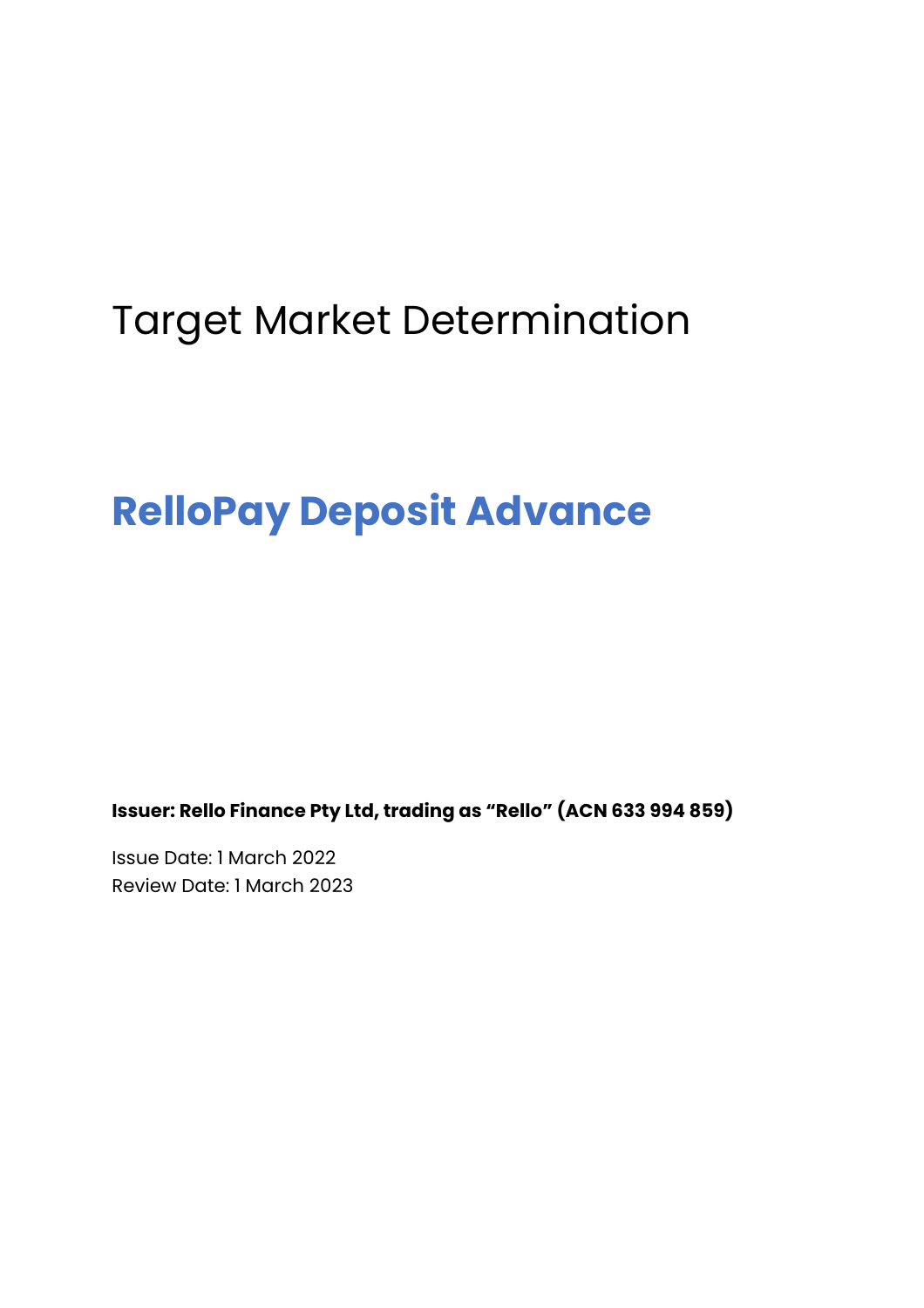# **About this Target Market Determination ("TMD")**

### **Introduction**

This TMD describes the likely objectives, needs and financial requirements of customers ("Vendors") in the target market who seek the early release of deposits held in trust following unconditional sale of their domestic residential property.

This TMD describes the **Deposit Advance** product that Rello offers to Vendors, including the key attributes and an explanation of how Deposit Advance meets the likely objectives, needs and financial requirements of our target customers.

This TMD is required under section 994B of the Corporations Act 2001 (Cth). This document is not intended to provide financial advice. It forms part of Rello's design and distribution framework for offering Deposit Advance.

# **Product to which this TMD applies**

Rello offers a Deposit Advance to Vendors when the sale of their domestic residential property is unconditional and a deposit for that sale had been received from the purchaser and is held in trust for the Vendor.

Vendors generally must wait for settlement to take place (normally 30-90 days depending on which state the property is located) before they can access the deposit. Rello provides the Vendor with early access to the amount of the deposit ahead of settlement. In consideration, the Vendor sells Rello a right to receive an identified amount of the sale proceeds. The Vendor is required to buy that right back from Rello at the earlier of property settlement, release of the deposit, withdrawing the property from the sale agreement or a prescribed date – usually the settlement date prescribed in the contract of sale.

The Vendor may request a Deposit Advance for up to 65% of the deposit held in trust. The terms of a Deposit Advance are documented in a Deposit Advance Agreement that the Vendor executes. The Deposit Advance Agreement specifies the amount that the Vendor agrees to pay to Rello to purchase Rello's right to a portion of the sale proceeds. Vendors charge their right and title in the property sold, to Rello and authorise Rello to lodge a caveat over the property.

#### **Date from which this TMD is effective**

1 March 2022 (the Effective Date).

#### **The Target Market**

The information below summarises the type of Vendors who fall within the target market for a Deposit Advance, based on the key product attributes, their likely objectives, financial requirements and needs that Deposit Advance has been designed to meet.

#### **Background**

A Deposit Advance provides a Vendor with early access to money in circumstances when the Vendor has immediate requirement for those funds. A benefit is that any alternative financial transactions that the Vendor wishes to complete are not hampered by the Vendor having to wait for the purchaser to settle the property purchase.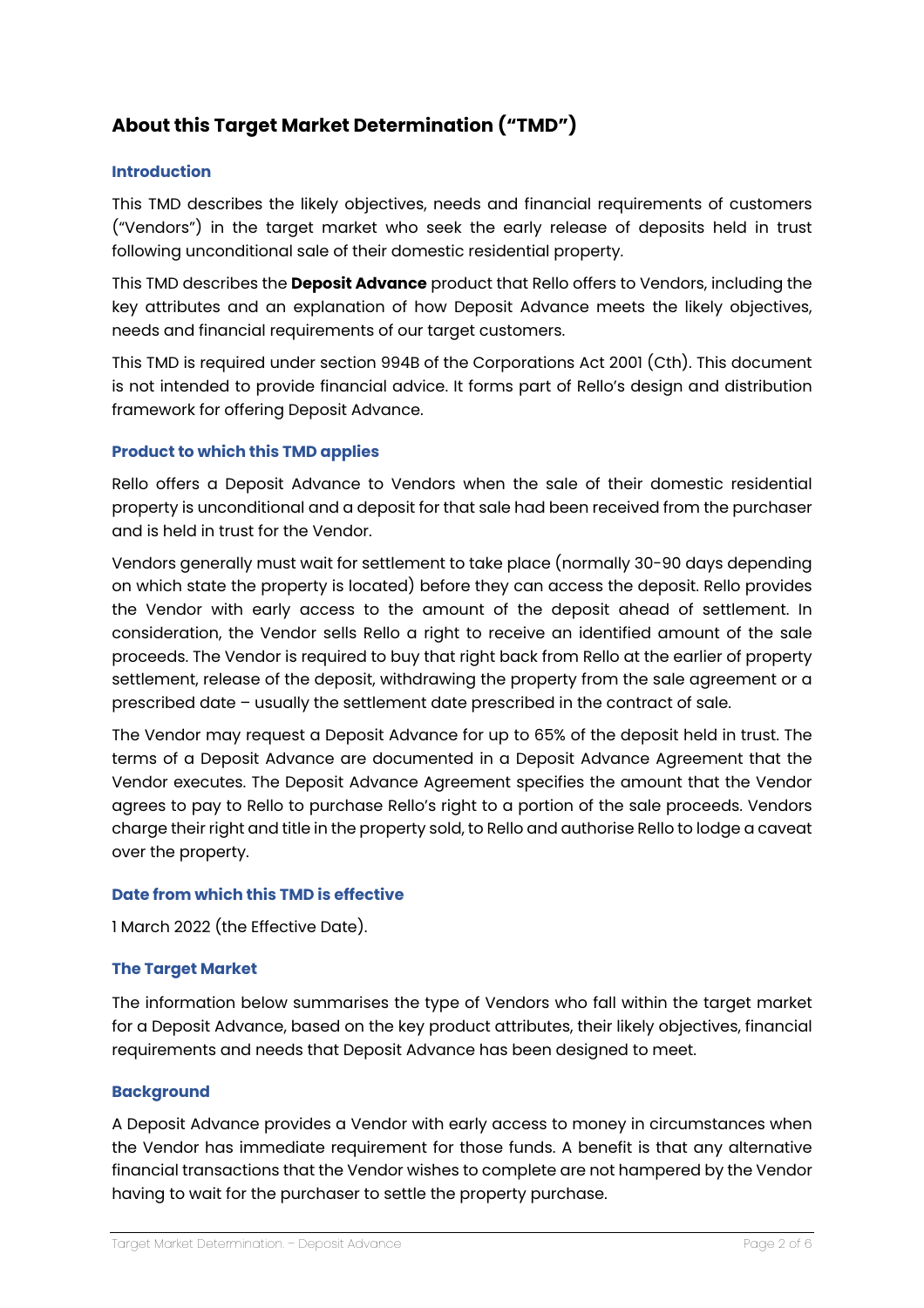Rello advances a percentage of the deposit amount held in trust following an approved sale of residential real estate property, to the Vendor. An approved sale transaction is one where:

- The property is residential and located in Australia;
- § A contract of sale had been exchanged and the deposit paid by the purchaser;
- The contract of sale is unconditional and any cooling down period had expired;
- The contract of sale gives the Vendor a right to retain the deposit if the purchaser fails to settle.

To apply for a Deposit Advance, Rello obtains documentary evidence of an approved sale, which includes the following:

- § A copy of the contract of sale
- **•** Confirmation of the amount of deposit and where it is held
- § Confirmation from the Vendor's settlement agent, conveyancer details and date of settlement.

# **Target Market for Deposit Advance**

The product is designed for individuals who require access to funds following the sale of their property where they have a short term immediate requirement for those funds.

# (the **Target Market**).

# **Eligibility**

To be eligible to access a Deposit Advance, a customer must:

- be at least 18 years old;
- **•** be a permanent resident or citizen of Australia;
- § have verifiable mobile telephone number and a valid address in Australia;
- **have a valid ID, either a drivers licence or passport;**
- **•** have signed an exclusive sales authority; and
- **•** have title to the property sold real estate agency

The target market excludes sales from a deceased estate, off plan residential sales and commercial property sales.

# **The appropriateness of Deposit Advance for Vendors**

A Deposit Advance is an appropriate product for Vendors, meeting all likely objectives and needs and satisfying financial requirements, specifically:

- § an immediate need for money that otherwise is not available until a contract of sale is fulfilled;
- § and a ready capacity to fulfil obligations under a Deposit Advance Agreement from the proceeds of selling the property.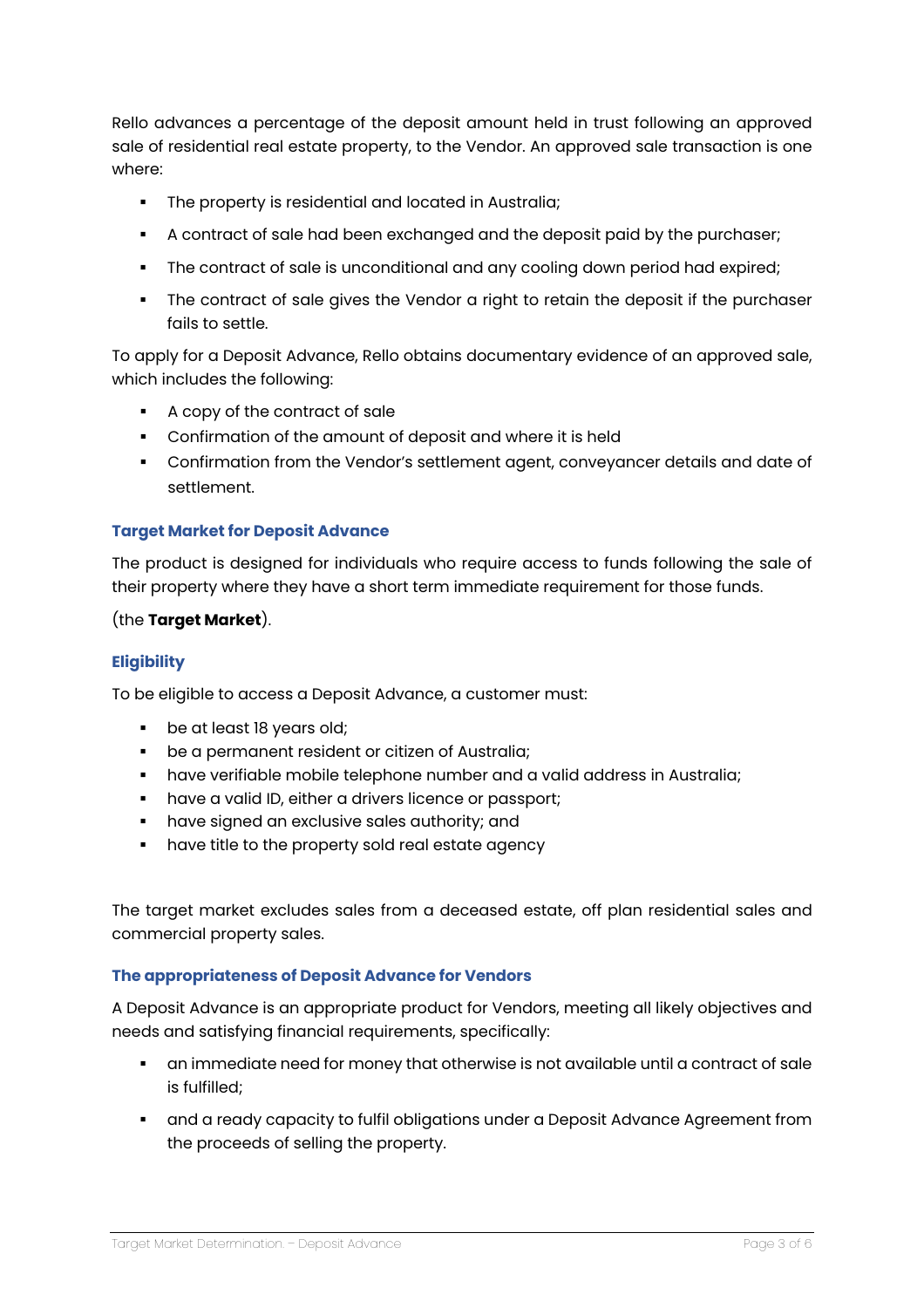# **Product Description and Design**

A summary of terms which may apply to Deposit Advance are set out below:

| <b>Product Name</b>               | RelloPay Deposit Advance                                                                                                                                                                                                                                                                                             |
|-----------------------------------|----------------------------------------------------------------------------------------------------------------------------------------------------------------------------------------------------------------------------------------------------------------------------------------------------------------------|
| <b>Purpose</b>                    | Advance funding of deposits held in trust<br>٠                                                                                                                                                                                                                                                                       |
| <b>Exclusions</b>                 | Commercial Property, off-the-plan sales, property<br>$\blacksquare$<br>developments and deceased estates                                                                                                                                                                                                             |
| <b>Funding Amount</b>             | From \$25,000 to \$250,000 per exchanged contract<br>٠                                                                                                                                                                                                                                                               |
| Term / Buy Back<br><b>Date</b>    | 60 days from acceptance of the Deposit Advance Agreement<br>٠<br>Vendor's option to extend in incremental 30 days up to a total<br>$\blacksquare$<br>of 120 days, subject to the circumstances of the transaction                                                                                                    |
| <b>Fees</b>                       | 4% of the Deposit Advance Amount (with a minimum Service<br>٠<br>Fee of \$1,000) for 60 days.<br>An additional 1% of the Deposit Advance Amount for each 30<br>$\blacksquare$<br>day extension period requested by the Vendor up to 120 days or<br>settlement (whichever is earlier)<br>Fees are non-refundable<br>٠ |
| <b>Settlement</b>                 | The Vendor buys Rello's right to a share of the sale proceeds at<br>٠<br>the earlier of settlement, release of the deposit, withdrawal of<br>the property from sale or the date prescribed in the Agreement.                                                                                                         |
| <b>Documentation</b>              | The Vendor executes a Deposit Advance Agreement and<br>п<br>provides the evidentiary documents required by Rello prior to<br>agreeing to make the advance.                                                                                                                                                           |
| <b>Customer</b><br><b>Service</b> | The Customer receives electronic confirmation of the terms of<br>п<br>the Agreement. Ongoing correspondence is by electronic<br>means or voice.                                                                                                                                                                      |

# **How this product will be distributed**

# **Distribution**

Rello has defined a set of distribution channels and associated distribution conditions or restrictions. Deposit Advances are distributed digitally:

- Online through the Rello's Website (www.rellopay.co), where Vendors can apply directly for Deposit Advance;
- Through licenced real estate agents who inform Vendors of the availability of Rello's Deposit Advance in the ordinary course of providing real estate services;
- Conveyancers and lawyers ("Settlement Agents") who support Vendors in facilitating complex and often multiple transactions and
- Third party technology platforms that provide services to real estate agents to facilitate efficient, timely and safe transactions between real estate agents, vendors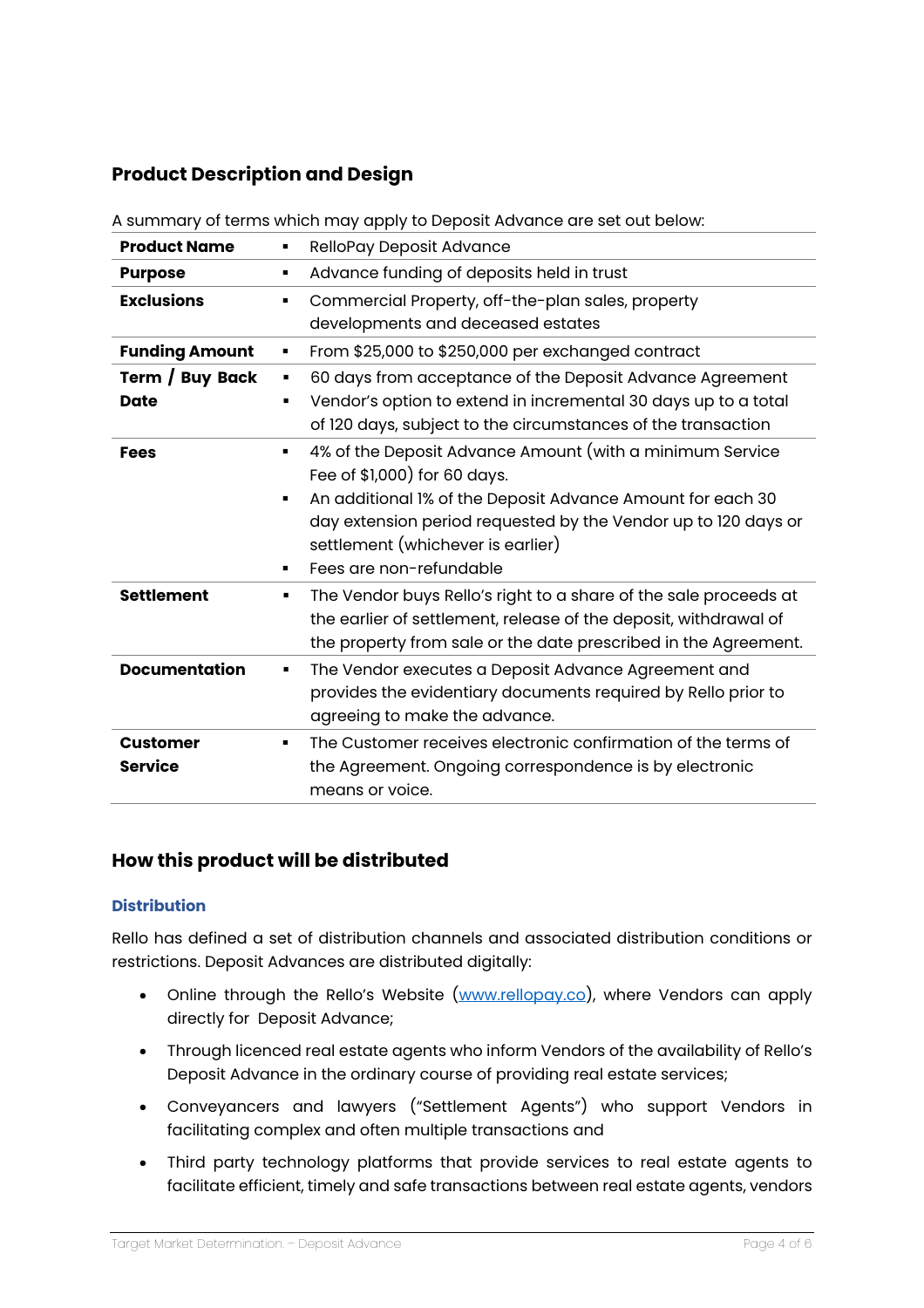and settlement agents. Rello enables a direct API integration with selected platforms to seamlessly and securely provide Deposit Advances.

Each Settlement Agent or Real Estate Agent is onboarded and provided with a unique account to enable using the Rello Platform, with access to products and services including Deposit Advance. Training is provided to not make any false or misleading representation or statement about Rello or Rello's products and services.

Agents may inform Vendors of the potential availability of a Deposit Advance when a need is possible. Vendors are able to apply for a Deposit Advance online through Rello's website (www.rellopay.co).

Rello has determined that the conditions and restrictions on distributors make it likely that Vendors who request a Deposit Advance will be in the class of customers for which it has been designed. We consider that the distribution conditions and restrictions are appropriate and will ensure that distribution is directed towards the Target Market for whom Deposit Advance has been designed.

# **Reviewing this TMD**

Rello has implemented a monitoring program for Deposit Advance which is designed to trigger a review of this TMD.

# **Review periods and review triggers**

The features of Deposit Advance, and this TMD, will be reviewed no later than 12 months after the date of this TMD, and thereafter annually each June to assess Deposit Advance's continued suitability for the objectives, financial situation and needs of Agencies in the target market, including:

- § Quarterly review of the appropriateness of Deposit Advance limits;
- § Quarterly review of the performance of each distributor of Deposit Advance, including the number of products offered and sold, breaches within the portfolio of agreements with customers of that distributor and the extent to which Deposit Advances offered by that distributor conform to the distribution conditions and product parameters.
- We will collect information on the number applications, number of approvals and settlements in relation to this TMD monthly.

The following circumstances and events will trigger an earlier review of this TMD, and of the suitability of Deposit Advance to the target market:

- **•** If the financial value of contracts in breach exceeds 5% of the total financial value of contracts in effect;
- **•** If more than 10 complaints are received in relation to Deposit Advance in any quarter;
- § If significant changes to the external environment that would reasonably suggest that this TMD is no longer appropriate, including the regulatory / legislative